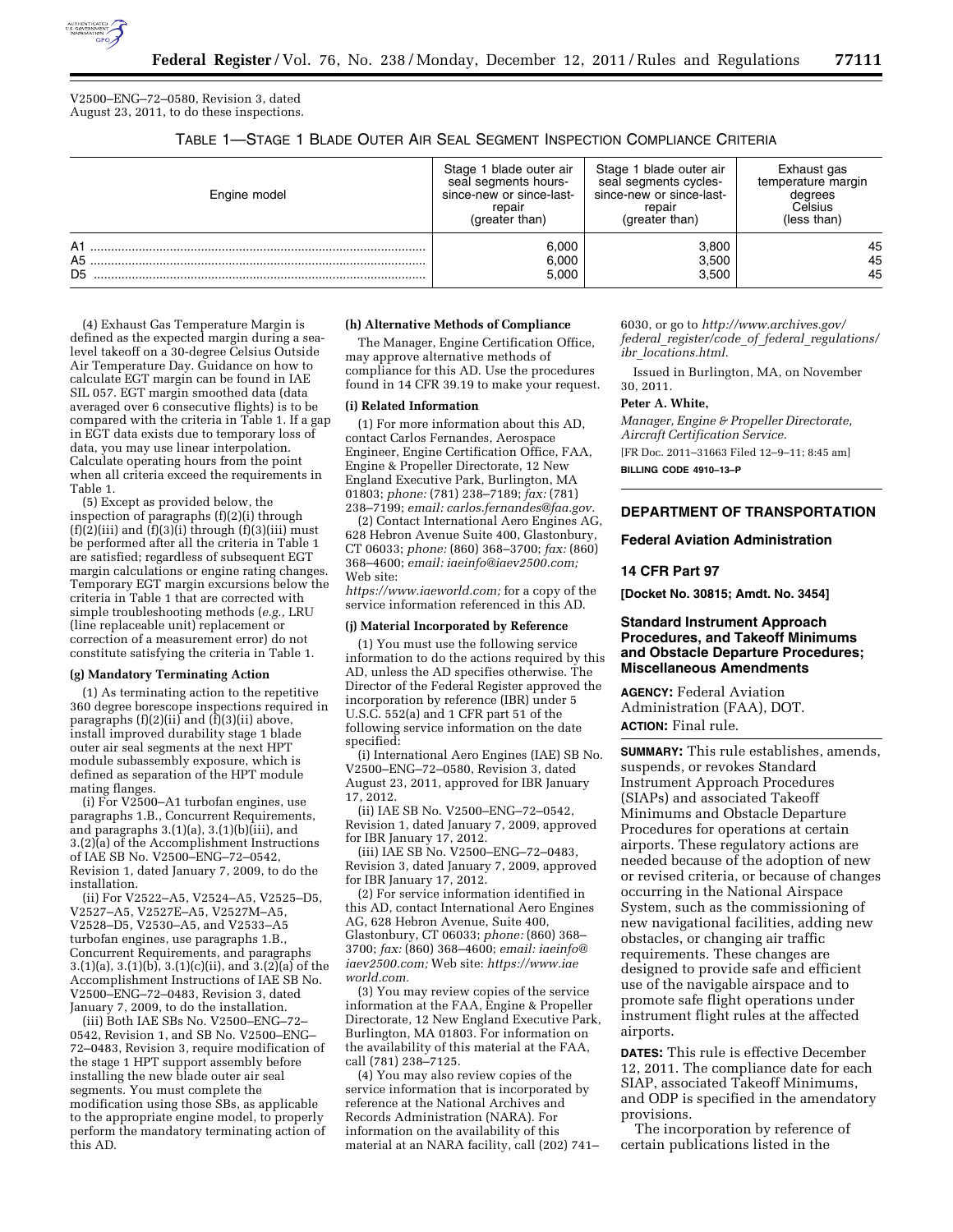regulations is approved by the Director of the Federal Register as of December 12, 2011.

**ADDRESSES:** Availability of matters incorporated by reference in the amendment is as follows:

*For Examination*—

1. FAA Rules Docket, FAA Headquarters Building, 800 Independence Avenue SW., Washington, DC 20591;

2. The FAA Regional Office of the region in which the affected airport is located;

3. The National Flight Procedures Office, 6500 South MacArthur Blvd., Oklahoma City, OK 73169 or

4. The National Archives and Records Administration (NARA). For information on the availability of this material at NARA, call (202) 741–6030, or go to: *http://www.archives.gov/ federal*\_*register/* 

*code*\_*of*\_*federal*\_*regulations/ ibr*\_*locations.html.* 

*Availability*—All SIAPs and Takeoff Minimums and ODPs are available online free of charge. Visit *http:// www.nfdc.faa.gov* to register. Additionally, individual SIAP and Takeoff Minimums and ODP copies may be obtained from:

1. FAA Public Inquiry Center (APA– 200), FAA Headquarters Building, 800 Independence Avenue SW., Washington, DC 20591; or

2. The FAA Regional Office of the region in which the affected airport is located.

#### **FOR FURTHER INFORMATION CONTACT:**

Richard A. Dunham III, Flight Procedure Standards Branch (AFS–420), Flight Technologies and Programs Divisions, Flight Standards Service, Federal Aviation Administration, Mike Monroney Aeronautical Center, 6500 South MacArthur Blvd. Oklahoma City, OK 73169 (Mail Address: P.O. Box 25082, Oklahoma City, OK 73125) Telephone: (405) 954–4164.

**SUPPLEMENTARY INFORMATION:** This rule amends Title 14 of the Code of Federal Regulations, part 97 (14 CFR part 97), by establishing, amending, suspending, or revoking SIAPs, Takeoff Minimums and/or ODPs. The complete regulators description of each SIAP and its associated Takeoff Minimums or ODP for an identified airport is listed on FAA form documents which are incorporated by reference in this amendment under 5 U.S.C. 552(a), 1 CFR part 51, and 14 CFR 97.20. The applicable FAA Forms are FAA Forms 8260–3, 8260–4, 8260– 5, 8260–15A, and 8260–15B when required by an entry on 8260–15A.

The large number of SIAPs, Takeoff Minimums and ODPs, in addition to

their complex nature and the need for a special format make publication in the **Federal Register** expensive and impractical. Furthermore, airmen do not use the regulatory text of the SIAPs, Takeoff Minimums or ODPs, but instead refer to their depiction on charts printed by publishers of aeronautical materials. The advantages of incorporation by reference are realized and publication of the complete description of each SIAP, Takeoff Minimums and ODP listed on FAA forms is unnecessary. This amendment provides the affected CFR sections and specifies the types of SIAPs and the effective dates of the associated Takeoff Minimums and ODPs. This amendment also identifies the airport and its location, the procedure, and the amendment number.

## **The Rule**

This amendment to 14 CFR Part 97 is effective upon publication of each separate SIAP, Takeoff Minimums and ODP as contained in the transmittal. Some SIAP and Takeoff Minimums and textual ODP amendments may have been issued previously by the FAA in a Flight Data Center (FDC) Notice to Airmen (NOTAM) as an emergency action of immediate flight safety relating directly to published aeronautical charts. The circumstances which created the need for some SIAP and Takeoff Minimums and ODP amendments may require making them effective in less than 30 days. For the remaining SIAPs and Takeoff Minimums and ODPs, an effective date at least 30 days after publication is provided.

Further, the SIAPs and Takeoff Minimums and ODPs contained in this amendment are based on the criteria contained in the U.S. Standard for Terminal Instrument Procedures (TERPS). In developing these SIAPs and Takeoff Minimums and ODPs, the TERPS criteria were applied to the conditions existing or anticipated at the affected airports. Because of the close and immediate relationship between these SIAPs, Takeoff Minimums and ODPs, and safety in air commerce, I find that notice and public procedures before adopting these SIAPs, Takeoff Minimums and ODPs are impracticable and contrary to the public interest and, where applicable, that good cause exists for making some SIAPs effective in less than 30 days.

## **Conclusion**

The FAA has determined that this regulation only involves an established body of technical regulations for which frequent and routine amendments are necessary to keep them operationally

current. It, therefore—(1) is not a ''significant regulatory action'' under Executive Order 12866; (2) is not a ''significant rule '' under DOT Regulatory Policies and Procedures (44 FR 11034; February 26, 1979) ; and (3) does not warrant preparation of a regulatory evaluation as the anticipated impact is so minimal. For the same reason, the FAA certifies that this amendment will not have a significant economic impact on a substantial number of small entities under the criteria of the Regulatory Flexibility Act.

# **List of Subjects in 14 CFR Part 97**

Air Traffic Control, Airports, Incorporation by reference, and Navigation (air).

Issued in Washington, DC, on November 25, 2011.

#### **John M. Allen,**

*Director, Flight Standards Service.* 

### **Adoption of the Amendment**

Accordingly, pursuant to the authority delegated to me, Title 14, Code of Federal Regulations, Part 97 (14 CFR part 97) is amended by establishing, amending, suspending, or revoking Standard Instrument Approach Procedures and/or Takeoff Minimums and/or Obstacle Departure Procedures effective at 0902 UTC on the dates specified, as follows:

### **PART 97—STANDARD INSTRUMENT APPROACH PROCEDURES**

■ 1. The authority citation for part 97 continues to read as follows:

**Authority:** 49 U.S.C. 106(g), 40103, 40106, 40113, 40114, 40120, 44502, 44514, 44701, 44719, 44721–44722.

■ 2. Part 97 is amended to read as follows:

### *Effective 15 DEC 2011*

- Rota Island-North Mariana Island, CQ, Rota Intl, GPS RWY 9, Orig-C, CANCELLED
- Rota Island-North Mariana Island, CQ, Rota Intl, GPS RWY 27, Orig-C, CANCELLED
- Rota Island-North Mariana Island, CQ, Rota Intl, RNAV (GPS) RWY 9, Orig
- Rota Island-North Mariana Island, CQ, Rota Intl, RNAV (GPS) RWY 27, Orig

### *Effective 12 JAN 2012*

- Hampton, IA, Hampton Muni, NDB RWY 17, Amdt 4B, CANCELLED
- Mount Vernon, IL, Mount Vernon, ILS OR LOC RWY 23, Amdt 11A
- Ashland, OH, Ashland County, NDB RWY 19, Amdt 11B
- Ashland, OH, Ashland County, RNAV (GPS) RWY 19, Orig-B
- Ashland, OH, Ashland County, VOR–A, Amdt 9B
- Celina, OH, Lakefield, NDB RWY 8, Amdt 5, **CANCELLED**